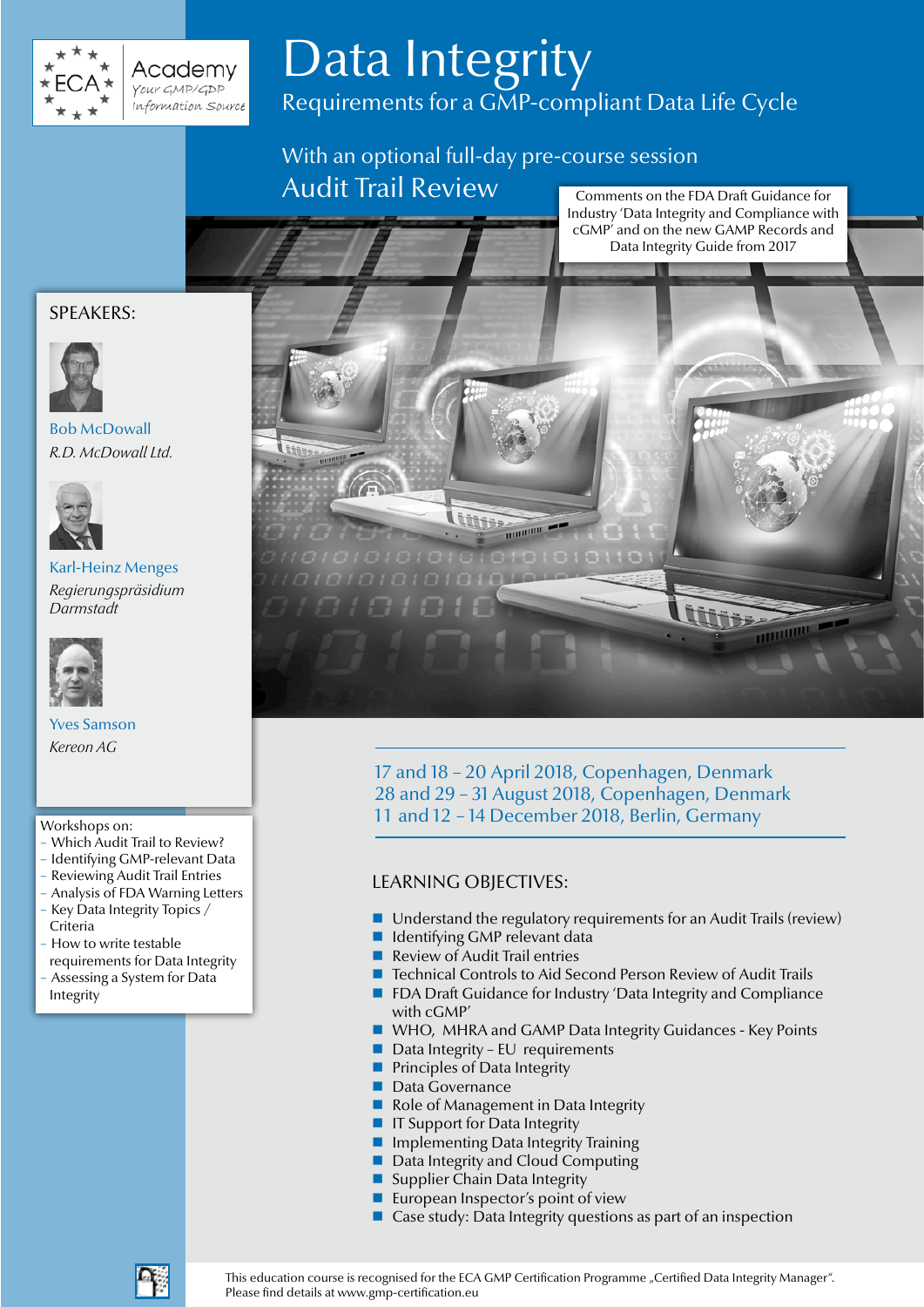# Audit Trail Review

17 April 2018, Copenhagen, Denmark | 28 August 2018, Copenhagen, Denmark | 11 December 2018, Berlin, Germany

#### **Objectives**

- You will learn the current regulatory requirements and regulatory expectations for an audit trail (review)
- All GMP-relevant data (changes and deletions) should be audit trailed – you will learn how to identify GMP-relevant data
- **Exent and audit logs: you will understand the differ**ences between and what the regulators expect
- How should an audit trail review be performed? You will get familiar with the content and the frequency of an audit trail review

#### **Background**

Audit Trail Reviews are required by international regulations like US 21 CFR Part 11 and EU GMP Guide Annex 11. Clause 9 requests:

*"Consideration should be given, based on a risk assessment, to building into the system the creation of a record of all GMP-relevant changes and deletions (a system generated "audit trail"). For change or deletion of GMP-relevant data the reason should be documented. Audit trails need to be available and convertible to a generally intelligible form and regularly reviewed"*

Regulators focus on the (creation), modification and deletion of (GMP-relevant) data while many IT systems are not able to generate audit trails at all or they are not able to generate audit trails for GMP-relevant data.

Therefore, this course is designed to support you to identify GMP-relevant data and how to perform and document an Audit Trail review as part of a second person review.

#### **Target Audience for both courses**

This course is designed for managers and staff from health care industries as well for auditors who are responsible for the organisation and execution of audit trail (reviews) in their companies.

#### **Programme**

#### **Why Is An Audit Trail and Its Review Important?**

- **Part 11 and Annex 11 / Chapter 4 requirements for** audit trail
- $\blacksquare$  Regulatory requirements for audit trail review
- Guidance documents for audit trail review
- Do I really need an audit trail?

#### **Audit trail vs. system log**

- **Audit trail content**
- $\blacksquare$  Log files
- What and when should I review?
- $\blacksquare$  Meaningful audit trails for a meaningful review

#### **Workshop 1: Which Audit Trail to Review?**

Attendees will be presented with an overview of the audit trails within an application and the content of each one. Which audit trails should be reviewed and when?

#### **What are GMP-relevant Data?**

■ Annex 11 requires that audit trails monitor GMP-relevant data – what are GMP-relevant data?

#### **Workshop 2: Identifying GMP Relevant Data**

Attendees will be presented with a list of records to identify if they are GMP records and how critical they are to help focus the second person review of audit trail data.

Examples from production, laboratory and QA examples of GMP-relevant data will be provided.

#### **Review of Audit Trail Entries**

- Guidance for frequent is "frequent review" of audit trails
- **Process versus system: avoiding missing data integrity** issues when only focussing on a per system review
- What are we looking for in an audit review?
- Suspected data integrity violation What do we need to do?

**Workshop 3: Reviewing Audit Trail Entries** Attendees will be provided with the output of an audit trail to review and see if any potential issues are identified for further investigation.

#### **Technical Controls to Aid Second Person Review of Audit Trails**

- $\blacksquare$  Technical considerations for audit trail review e.g.
- I Identifying data that has been changed or modified how the system can help
- Documenting the audit trail review has occurred
- Review by exception how technical controls can help
- Have you specified and validated these functions?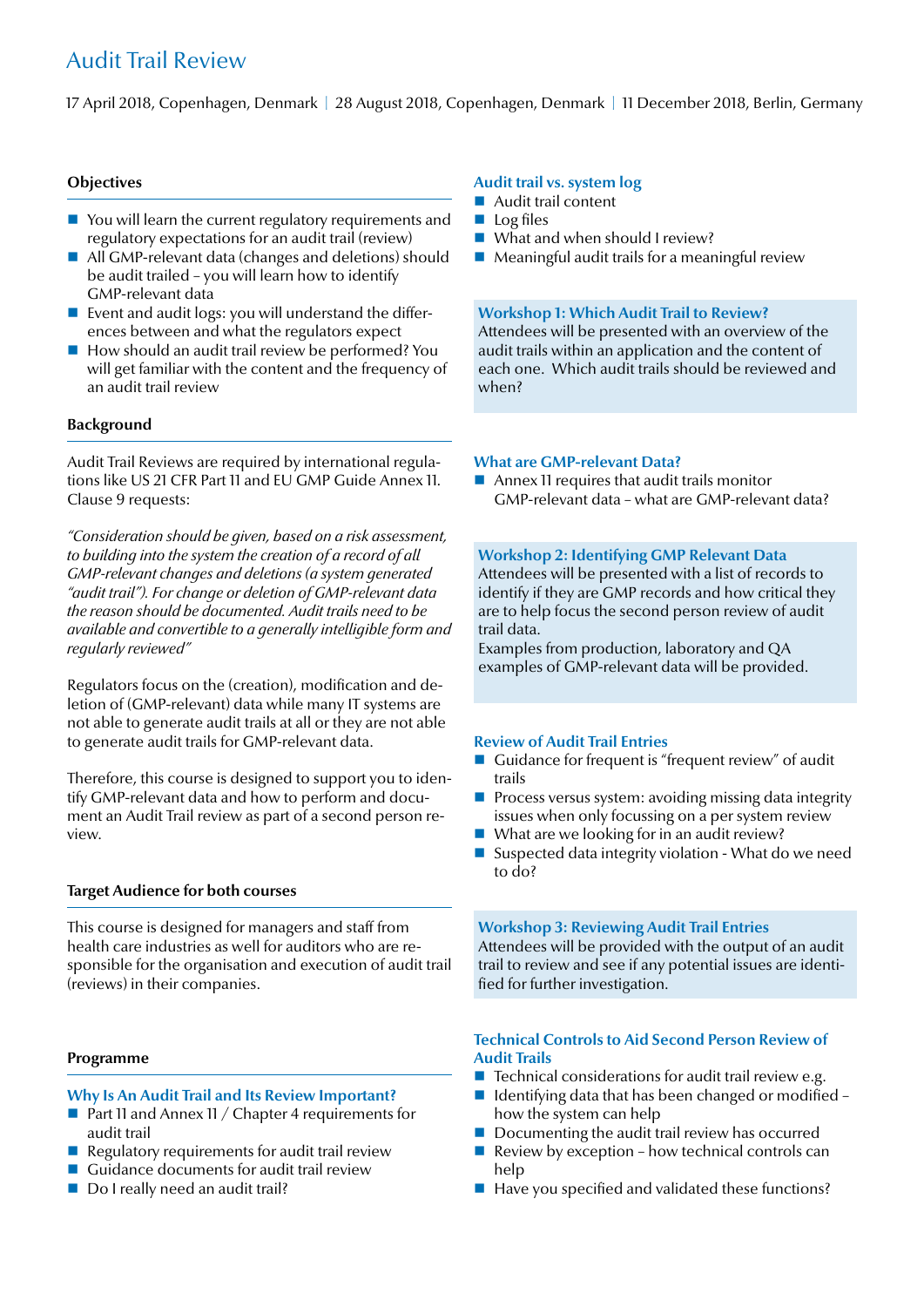# Data Integrity

18-20 April 2018, Copenhagen, Denmark | 29-31 August 2018, Copenhagen, Denmark | 12-14 Dec 2018, Berlin, Germany

#### **Objectives**

- Understand the current FDA and EU GMP regulations and guidance impacting data integrity from paper records to hybrid and electronic systems.
- Understand the FDA requirements for data integrity, MHRA Data Integrity guidance July 2016 and WHO guidance from September 2015.
- $\blacksquare$  Learn what is required for a data governance system from senior management through to staff in laboratories, manufacturing and quality assurance.
- Understand the data life cycle and how it is linked with the business process and where problems can occur for both paper records, hybrid systems and electronic systems.

#### **Background**

Data Integrity is a global problem and currently a major concern with FDA and European Regulatory Agencies. Multiple FDA warning letters and EU GMP non-compliance reports have highlighted major data integrity failures and falsification in companies globally. The regulatory concern has been responded by the FDA issuing Compliance Program Guide that covers Pre-Approval Inspections. This document became effective in May 2012. The CPG objective 3 covers the laboratory data integrity audit. Furthermore in August 2014, the FDA issued Level 2 guidance on their web site about the sharing of login credentials for computerized systems and the use of test injections for testing into compliance.

In Europe, the UK's MHRA issued two versions of a Guidance for Industry on Data Integrity in January and March 2015. This document outlines a data integrity governance system and principles for defining quality and data integrity into processes and systems. In addition, the guidance defines 19 terms and provides expectations and examples for many of them and therein is where the document's value lies. A new draft version of the Guidance was published in July 2016. The WHO guidance is complimentary to the MHRA guidance in that it provides guidance for data governance and also expectations for records in both paper and electronic form.

As the regulators are tightening their inspection approaches it is important that managers, supervisors and users in regulated GMP laboratories understand the issues around data integrity and begin programs to ensure that their processes and systems ensure data integrity.

#### **Programme**

#### **Why is Data Integrity Important? – Setting the Scene**

- Summary of falsification observed by FDA and EU inspectors 2005 – to date
- FDAISA act 2012 and October 2014 Guidance for Industry and the impact on inspections
- **I** Inspection of computerised systems is changing: from paper to on-line
- **MHRA** expectation for data governance; data integrity guidance documents 2016
- FDA Level 2 guidance on data integrity: 2010 and 2014 postings
- **I** Impact of WHO guidance for data integrity

#### **Data Integrity – EU GMP Requirements**

- EU GMP Chapter 4 documentation
- **EU GMP Annex 11 computerised systems**
- $\blacksquare$  Data integrity definitions
- Difference between paper and electronic systems

#### **Principles of Data Integrity**

- $\blacksquare$  The ALCOA+ criteria for data integrity
- $\blacksquare$  Data life cycle in the process workflow managing controls
- $\blacksquare$  Paper versus hybrid versus electronic systems
- Validation of computerised systems for data integrity controls
- Scope: production information versus laboratory data: why are laboratory data higher risk?

#### **Facilitated Discussion / Workshop on Key Data Integrity Topics**

- Recording results on paper
- Configuration of software applications
- Unique user identities for all users
- **Unauthorised access**
- Appropriate access privileges for each user role
- Is my chromatographic system ready? Role of "test" injections
- $\blacksquare$  Audit trails options for older systems
- **Manual chromatographic integration**
- Standalone versus network systems
- $\blacksquare$  Protecting electronic records of standalone systems

#### **WHO, MHRA and GAMP Data Integrity Guidances - Key Points**

- Data Governance System within the Pharmaceutical Quality System
- $\blacksquare$  Data Life Cycle
- Spectrum of Systems: Paper to Electronic Systems with data integrity audit
- The GAMP Records and Data Integrity Guide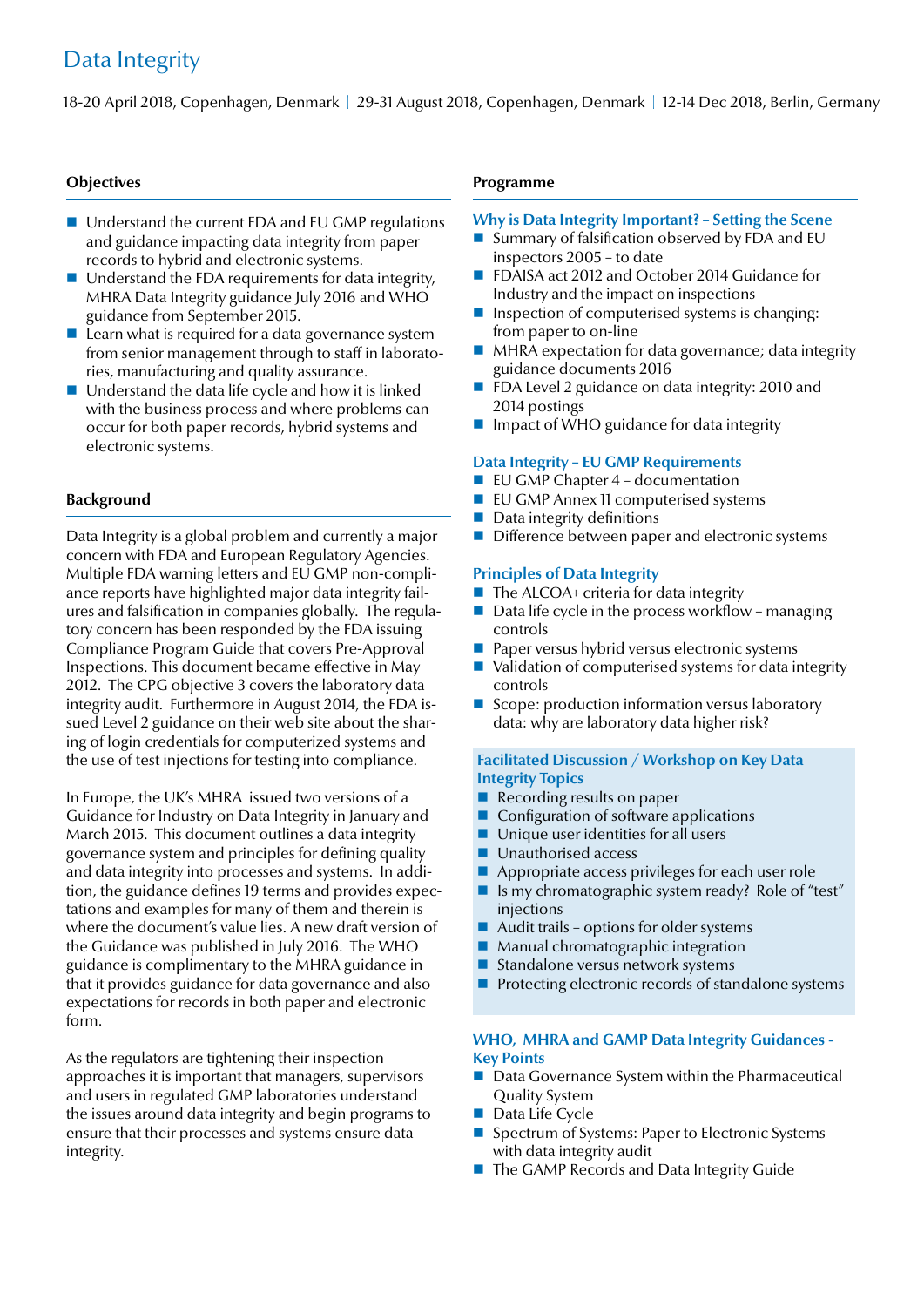# **FDA Draft Guidance for Industry 'Data Integrity and Compliance with cGMP'**

- Background
- Questions and Answers regarding Data Integrity

#### **Role of Management in Data Integrity**

- Role of Senior, Production and Department Management in ensuring data integrity within an organisation and its suppliers
- Data governance within a Quality System
- $\blacksquare$  Failures to address poor data integrity practices and no training

#### **Development and Scope of a Data Governance System**

- Within a PQS, what is the scope of a data governance system?
- Who are involved?
- What are their roles?

#### **Implementing Data Integrity Training**

- $\blacksquare$  Scope of data integrity training
- $\blacksquare$  What cover in the training?
- Checking training effectiveness
- Integrating data integrity training with GMP training

#### **Workshop: Analysis of an FDA Warning Letter**

- Working in teams, attendees will analyse one of several FDA warning letters to identify key areas of regulatory concern
- Group discussion of regulatory concerns identified

#### **US 21 CFR 211 and EU GMP Chapter 4: Complete data vs raw data vs primary record**

- Why complete data and raw data are important for understanding data integrity
- $\blacksquare$  EU GMP Chapter 4 requirements for raw data
- 21 CFR 211 requirements for laboratory records: complete data
- FDA Level 2 guidance: paper versus e-records
- Complete data / raw data / primary record example

# **Case study: Data Integrity questions as part of an inspection**

- **Lab System**
- QA System
- Manufacturing System

# **Workshop: How to write testable requirements for Data Integrity**

- Access control
- Archiving
- Technology constraints

#### **Data Integrity in paper documentation**

- GMP requirements for good documentation practice
- Application to paper documents
- Common problems from FDA 483 observations and warning letters and how to avoid them

#### **User Account Management and Application Configuration**

- Separation of roles and responsibilities between IT and the business
- $\blacksquare$  Documentation of the configuration of an application e.g. audit trail, user types and access privileges
- User account management: the dos and don'ts
- **User identities must be unique**
- Regular review of each system users and privileges

#### **IT Support for Data Integrity**

- $\blacksquare$  IT facilities, environmental controls and physical security
- Qualified IT infrastructure and validated IT systems
- $\blacksquare$  Backup and recovery / Change control
- $\blacksquare$  IT support including database administration
- $\blacksquare$  Impact of IT infrastructure on data integrity

#### **Software Suppliers Responsibility for Data Integrity Compliance**

- Regulatory requirements for software systems: procedural and technical
- Role of software suppliers
- Regulations push v market needs pull
- $\blacksquare$  Implementing technical requirements for software: architecture, database and application
- Marketing literature versus marketing bullshit

#### **Workshop: Assessing a System for Data Integrity**

 $\blacksquare$  Using a checklist based on the data integrity criteria, attendees will assess a system for data integrity

#### **Case study: Can Spreadsheets meet Data Integrity requirements?**

- **Problems with spreadsheets**
- Good Practice for using spreadsheets in a regulated environment
- $\blacksquare$  Building data integrity features into a spreadsheet

# **Supply Chain Data Integrity – Organisational Interfaces**

- Approaches to ensuring data integrity of your suppliers
- Role of technical agreements and audits

# **Key Learning Points and Final Discussion**

- Summary of Data Integrity Requirements and Key Learning Points
- $\blacksquare$  Final Discussions and close of the course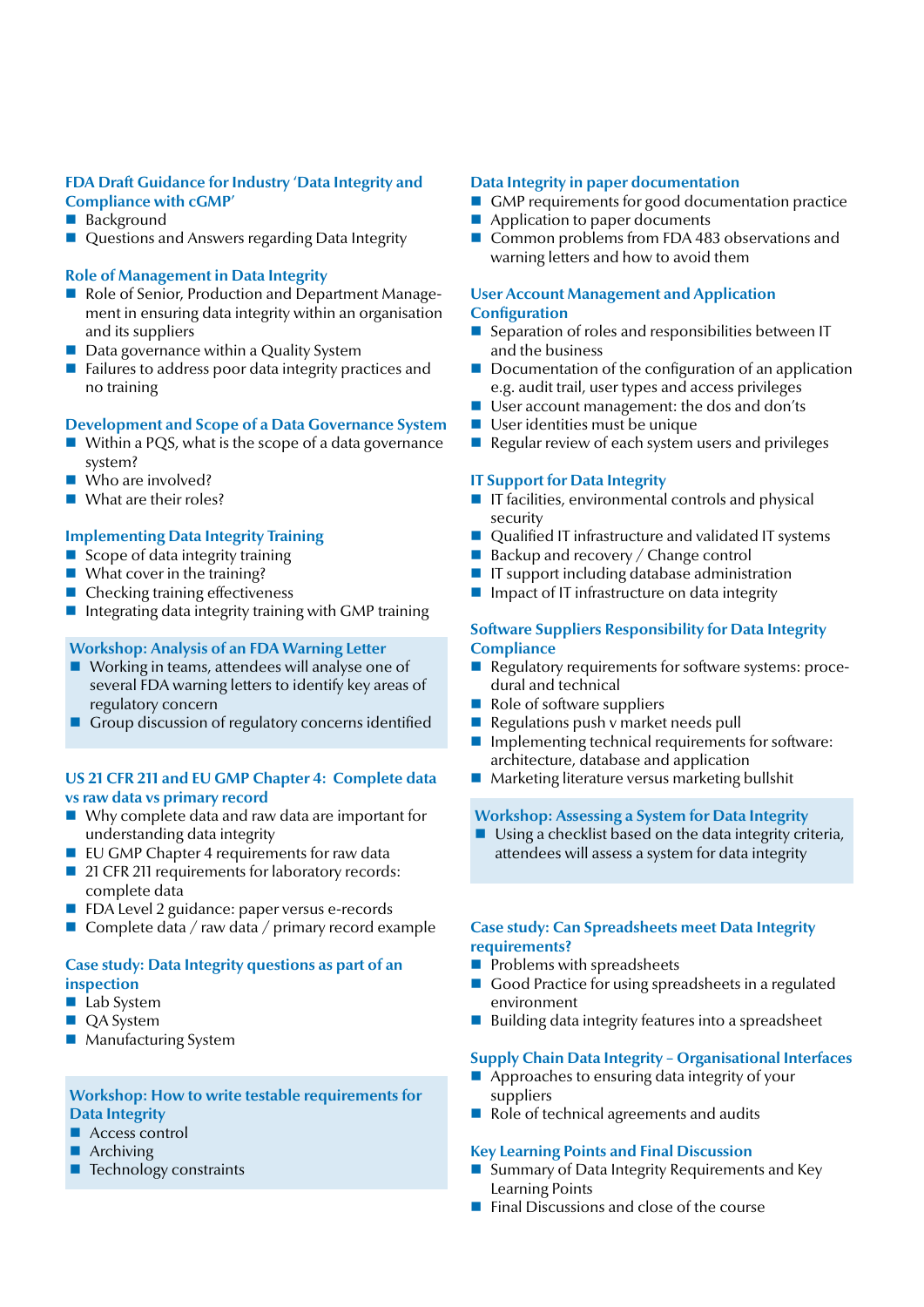#### **Fees Audit Trail Review (per delegate plus VAT)**

ECA Members € 790 APIC Members € 840 Non-ECA Members € 890 EU GMP Inspectorates € 445 The conference fee is payable in advance after receipt of invoice and includes conference documentation, lunch and all refreshments. VAT is reclaimable.

#### **Fees Data Integrity (per delegate plus VAT)**

ECA Members € 1,790 APIC Members € 1,890 Non-ECA Members € 1,990 EU GMP Inspectorates € 995 The conference fee is payable in advance after receipt of invoice and includes conference documentation, dinner on the first day, lunch on day 1 and day 2. VAT is reclaimable.

#### **Would you like to save money?**

If you book both courses simultaneously, the fees reduce as folllows:

#### **Fees Audit Trail Review + Data Integrity (per delegate plus VAT)**

ECA Members € 2,390 APIC Members € 2,490 Non-ECA Members € 2,590 EU GMP Inspectorates € 1,440 The conference fee is payable in advance after receipt of invoice and includes conference documentation, one dinner, lunch on all days and all refreshments. VAT is reclaimable.

#### **Accommodation**

CONCEPT HEIDELBERG has reserved a limited number of rooms in the conference hotel. You will receive a room reservation form when you have registered for the event. Reservation should be made directly with the hotel. Early reservation is recommended.

#### **Conference Language**

The official conference language will be English.

#### **Organisation and Contact**

ECA has entrusted Concept Heidelberg with the organisation of this event.

#### CONCEPT HEIDELBERG

P.O. Box 10 17 64, 69007 Heidelberg, Germany Phone +49(0) 62 21/84 44-0, Fax +49(0) 62 21/84 44 84 info@concept-heidelberg.de, www.concept-heidelberg.de

#### For questions regarding content:

Dr Andreas Mangel (Operations Director) at +49(0) 62 21 / 84 44 41 or at mangel@concept-heidelberg.de.

For questions regarding reservation, hotel, organisation etc.: Mr Rouwen Schopka (Organisation Manager) at +49(0) 62 21 / 84 44 13 or per e-mail at schopka@concept-heidelberg.de.

#### **Social Event**

On 18 April / 29 August / 12 December you are cordially invited to a social event. This is an excellent opportunity to share your experiences with colleagues from other companies in a relaxed atmosphere.

#### **Speakers**



# **Dr Bob McDowall,**

*R.D. McDowall Limited, UK* Analytical chemist with over 40 years experience including 15 years working in the pharmaceutical industry and afterwards working for the industry as a consultant. Bob is an ISO 17025 assessor and

he has been involved with the validation of computerised systems for over 30 years and is the author of a book on the validation of chromatography data systems. He was also a contributor to the GAMP IT Infrastructure control & compliance and Lab System Validation 2nd edition Good Practice Guides. He is a core member of the GAMP Data Integrity SIG. He recently published the second edition of his book on Validation of Chromatography Data Systems: Ensuring Data Integrity, Meetings Business and Regulatory Requirements.



#### **Karl-Heinz Menges,**

*Regierungspräsidium Darmstadt, Germany* He is Inspector at the Regierungspraesidium Darmstadt in Germany. Mr Menges has been an Inspector for over 25 years and he is currently Head of the German Inspectors Working Group. He is also a

member of GAMP D-A-CH steering committee and the German delegate of the PIC/S Expert Circle for computerised systems. Mr Menges has also contributed to Annex 11, PIC/S document PI 011 Recommendations on Computerised Systems and several GAMP CPGs.



#### **Yves Samson,**

*Kereon AG, Switzerland*

Automation and system engineer with over 25 years experience, including 11 years as regulated user, Yves is the founder of Kereon AG, Basel. He supports his customers as consultant, trainer, and

e-compliance auditor. He is member of GAMP Europe Steering Committees, chairman and co-founder of GAMP Francophone. He edited the French version of GAMP 4 and GAMP 5. Within ISPE he was an active member of the working group "IT Infrastructure Compliance and Control".